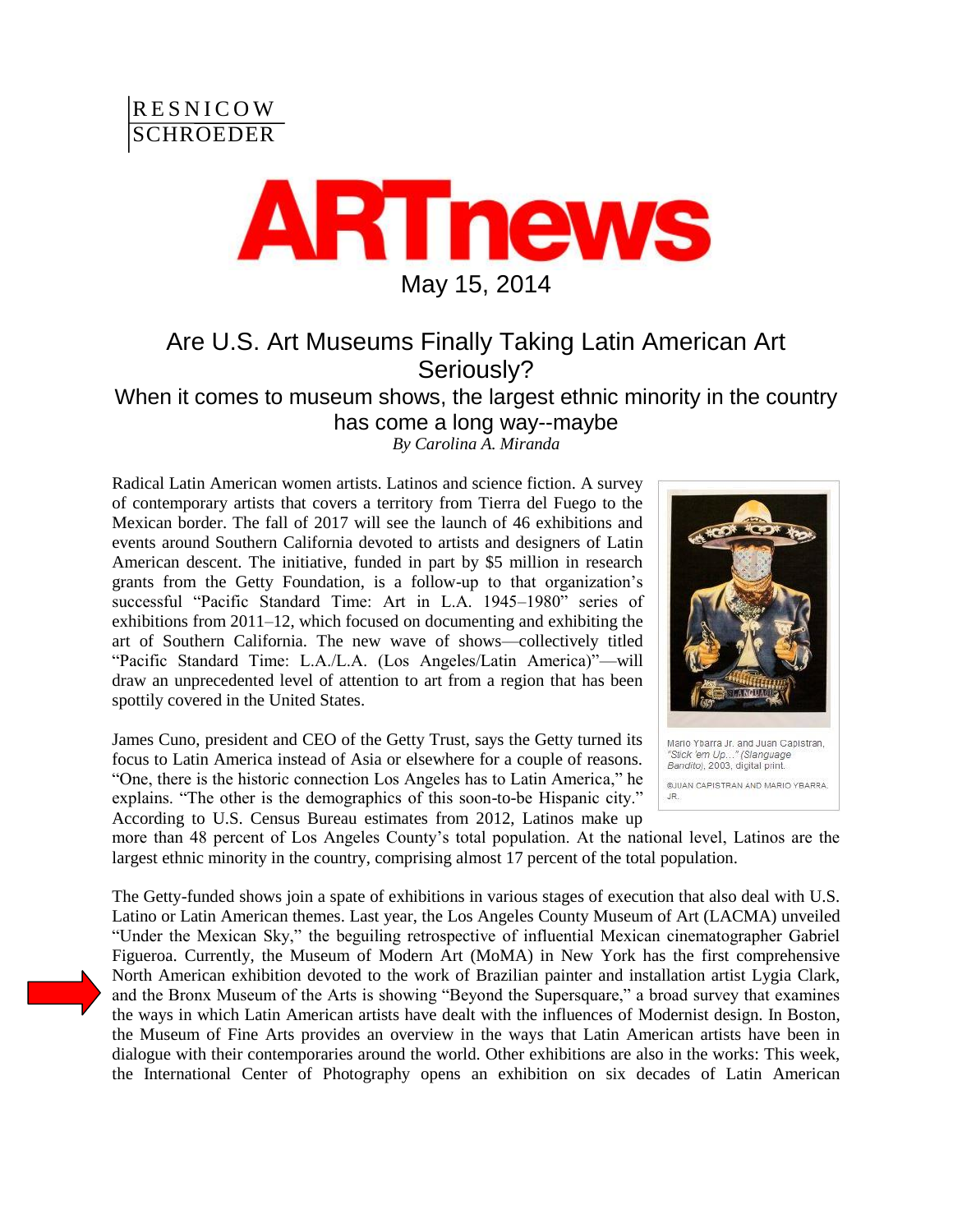photographic movements. In June, the Guggenheim Museum debuts "Under the Same Sun," a survey of more than three dozen Latin American contemporary artists from 16 different countries; and next spring MoMA will unveil a major show devoted to the development of architecture in Latin America from 1955 to 1980.



Barry Bergdoll, who is curating MoMA's architecture survey, believes it's a show that is long overdue. "We're incredibly ignorant of it, yet it's an incredibly rich period," he says. "There are names that should be up there with Mies van der Rohe." More significantly, Bergdoll aims to demonstrate the ways in which Latin American architects were innovative and influential. "We have this notion in the north that ideas are generated here and that they then trickle down. That is simply not true." As an example, Bergdoll points to Argentine architect Clorindo Testa's radical, mechanical-looking exterior design for the Banco de Londres y América del Sur in Buenos Aires. "People look at it and might say that you can see the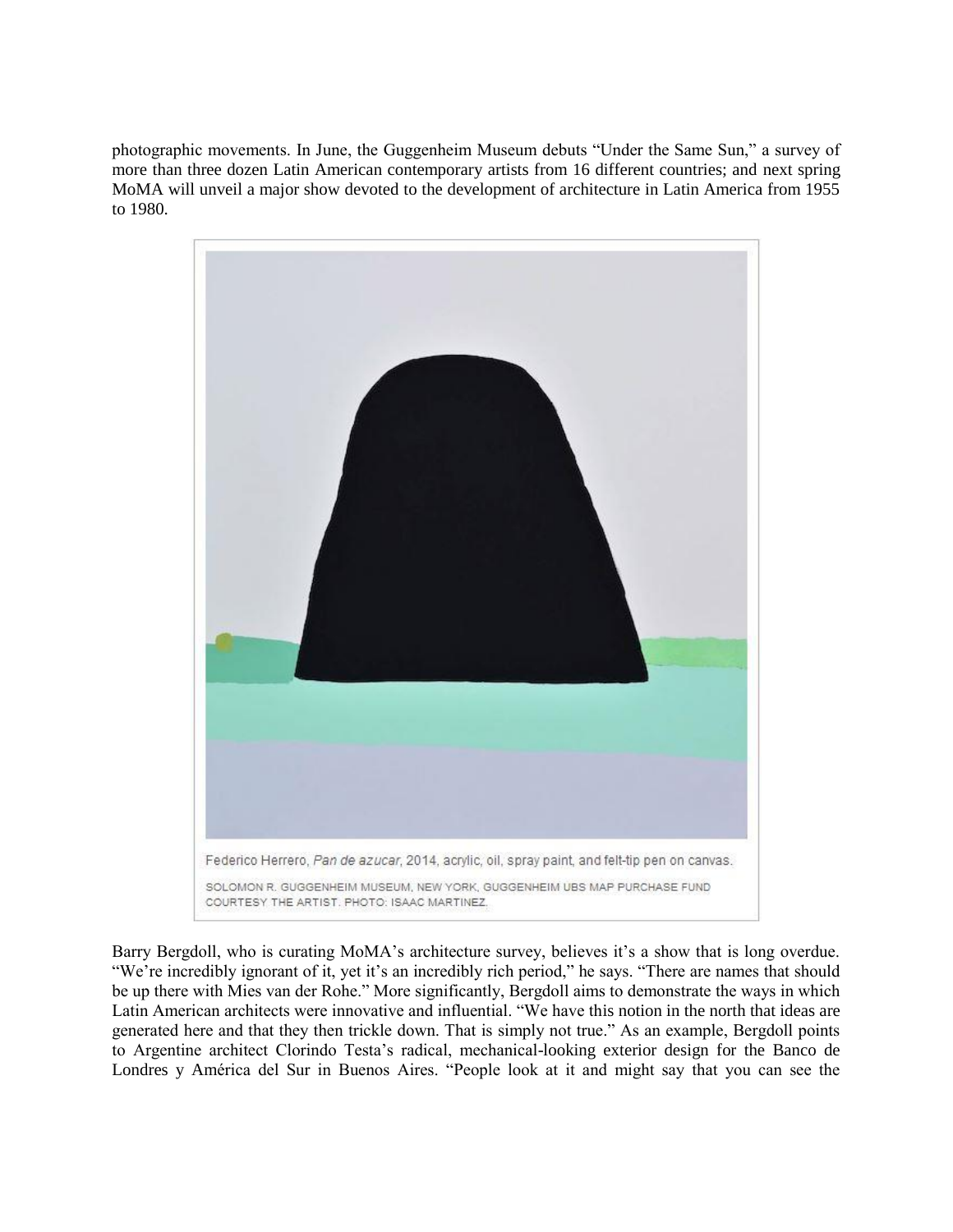influences of the Centre Pompidou in Paris," he explains. "Well, they're wrong. Testa came first." (Banco de Londres was built in 1960; the Centre Pompidou didn't arrive until the 1970s.)

This cluster of exhibitions on both coasts represents a bit of a departure from how many major U.S. museums generally treat the subject of art and design by Latin American and U.S. Latino artists. (I am referring specifically to work produced from the 20th century through the present.) An examination of museums' online archives shows that while artists of Latin American origin are frequently included in group shows (such as biennials) and do receive solo exhibitions—most often in project spaces profoundly researched, years-in-the-making surveys and retrospectives that might put their work in a larger social, political, or artistic context tend to be a rarity.

Case in point: over the last ten years, the Museum of Contemporary Art in Los Angeles has had half a dozen solo exhibitions for various artists (from Brazilian Ernesto Neto to Mexican Damián Ortega), but it has held only one survey that dealt with Latin American themes. That was "Poetics of the Handmade," in 2007, which examined issues of craft. During this period, only one artist of U.S. Latino origin has gotten a solo show at MOCA: graffiti artist RETNA, who is half Salvadorean, painted two murals at the museum in 2013.

Some institutions have done more. In addition to the Figueroa retrospective, LACMA has organized a couple of important surveys: one on women Surrealists working in the U.S. and Mexico, the other on art produced after the Chicano movement. Likewise, in the last decade, the Museum of Contemporary Art in Chicago has organized broad surveys on contemporary art in Mexico City and on the Brazilian cultural movement Tropicalía. Both museums have also held numerous smaller solo exhibitions featuring artists of Latin American origin.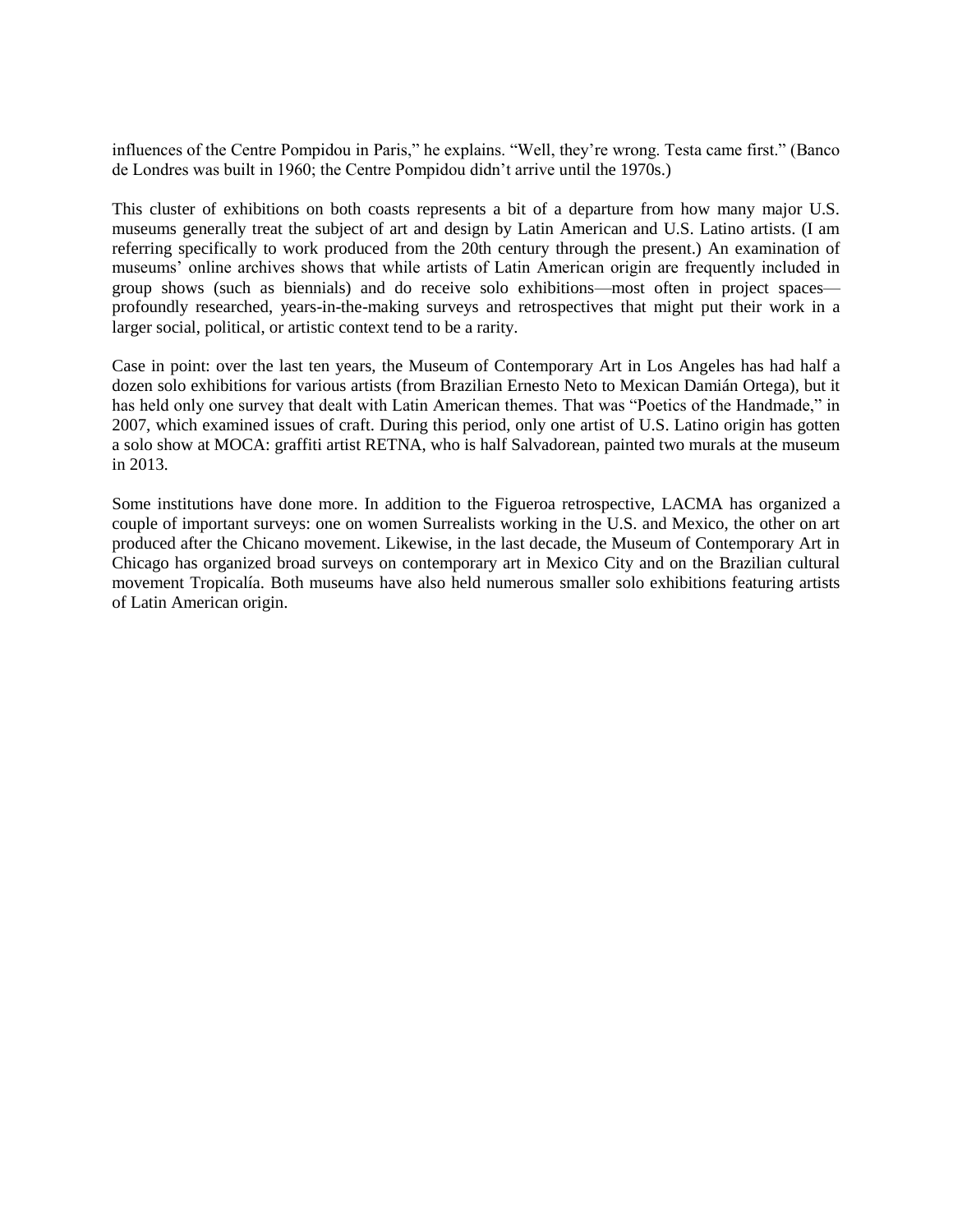

It's in New York, the center of the U.S. art world, where the topic of Latin American art seems to have been most overlooked. In the last decade, the New Museum has had only one solo installation by a Latin American artist (Carlos Motta's "Museum as Hub" piece in 2012). Over the last eight years, the Whitney Museum has had no surveys that deal with Latino themes and has done only one solo exhibition featuring an artist of Latin American origin . . . sort of. That'd be the 2007 Gordon Matta-Clark exhibition, "You Are the Measure." (The artist's father was born in Chile.) Even MoMA, home to the current Lygia Clark retrospective, is spotty. Most of its Latin American shows consist of solo exhibitions and installations. In the last decade, the only synthetic exhibitions tied to Latin American art have consisted of works drawn from the collection—such as the small survey of Latin American abstraction shown in 2007.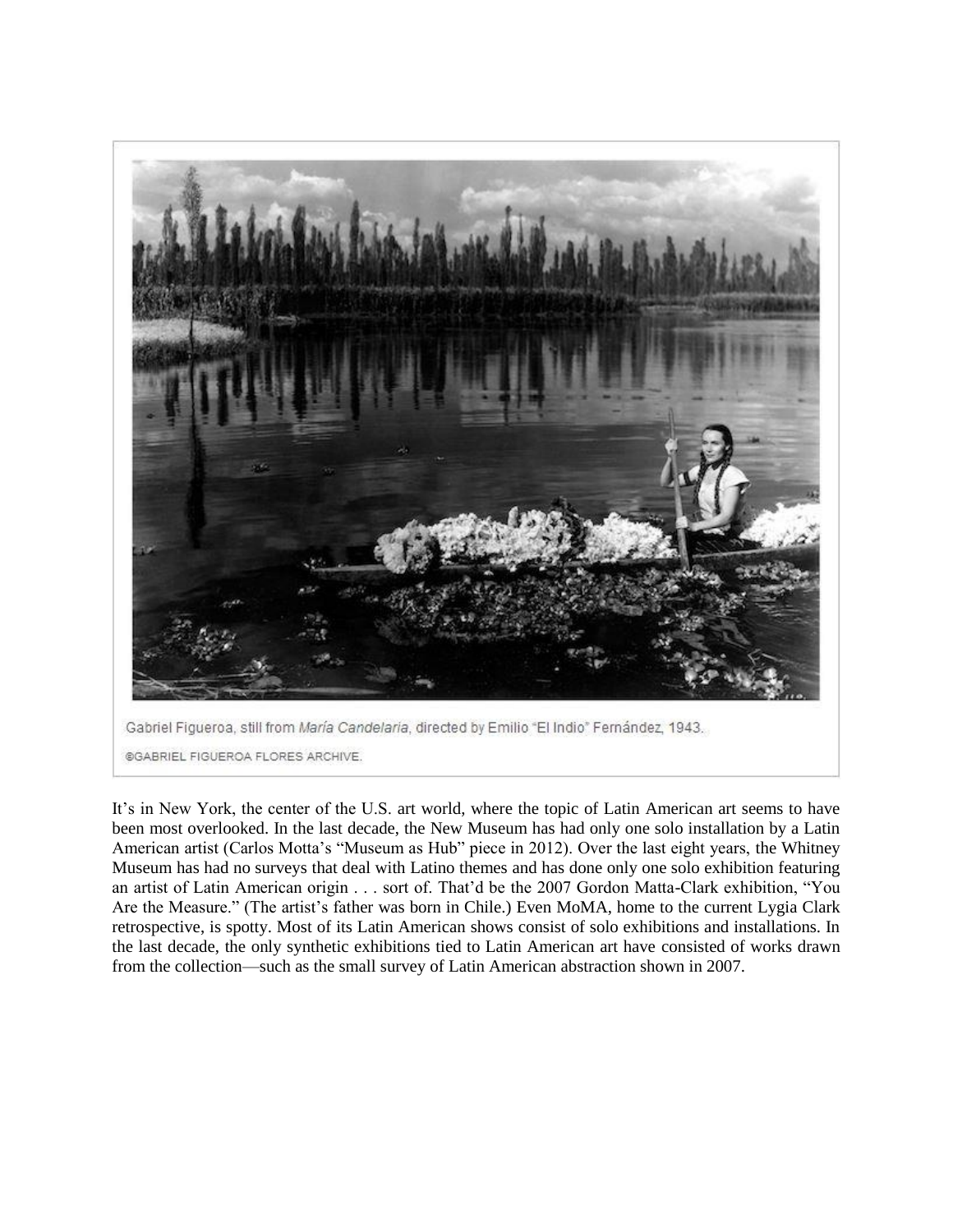

Certainly, part of the reason big survey shows aren't more common is because they can be difficult to organize. For his architecture show, Bergdoll says he combed the continent in search of original material. "We have to do fundamental research to invent the topic," he says. "It's been a hunt: going to architects' offices, libraries, foundations. It's not like you can just pluck all of this information out of a book." Bronx Museum executive director Holly Block, who cocurated "Beyond the Supersquare," echoes the sentiment. "This show really came out of us making many studio visits and noticing that there was work being made that dealt with Modernism—some of it critical, some of it quite complimentary." (For the record, the Bronx Museum has a strong record showing Latin American and U.S. Latino artists.)

This may be the moment that marks a shift away from Latin America's consistent underrepresentation. Curator Cecilia Fajardo-Hill is organizing one of the more prominent "Pacific Standard Time: L.A./L.A." shows for 2017. It's called "The Political Body: Radical Women in Latin American Art 1960–1985" and will be shown at UCLA's Hammer Museum. Fajardo-Hill notes that the field of Latin American studies has grown exponentially in recent decades. "What's happening with the Getty, that is a result of what's been happening academically over the last 20-something years," she says. "It's the U.S. recognizing the incredible relevance of Latin America and Latino culture on our continent."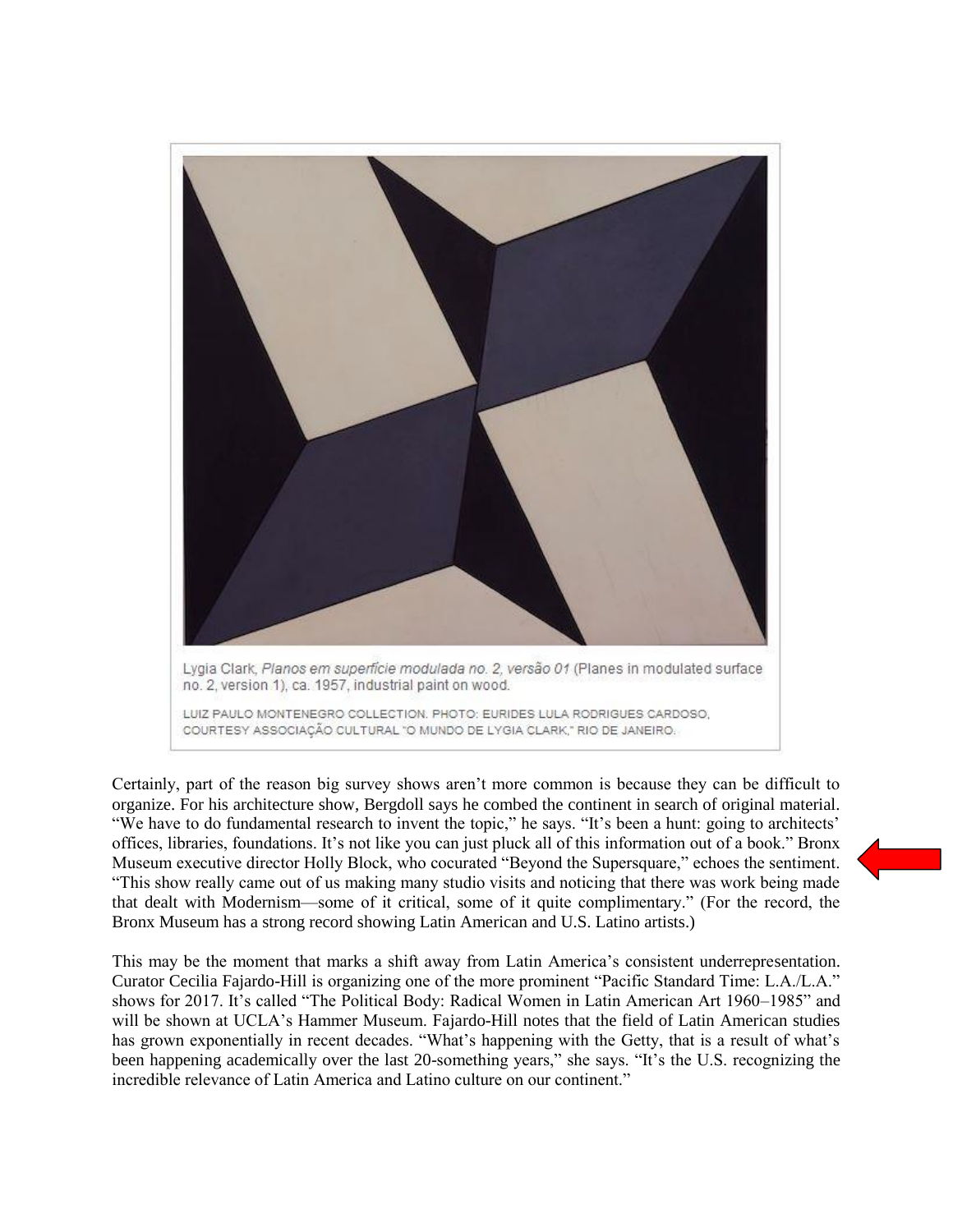

Fajardo-Hill's show will add to the scholarship. "Political Body" will examine conceptual works by women artists from 12 countries during a highly tumultuous period. It's the type of exhibition that has never been done—not in the U.S. or Latin America. "Latin American art is such a large field and it is so underrepresented and misrepresented—where it's all about the tropical or the indigenous," she explains. "When I think of the women that will be featured in our show, there's this level of experimentation,